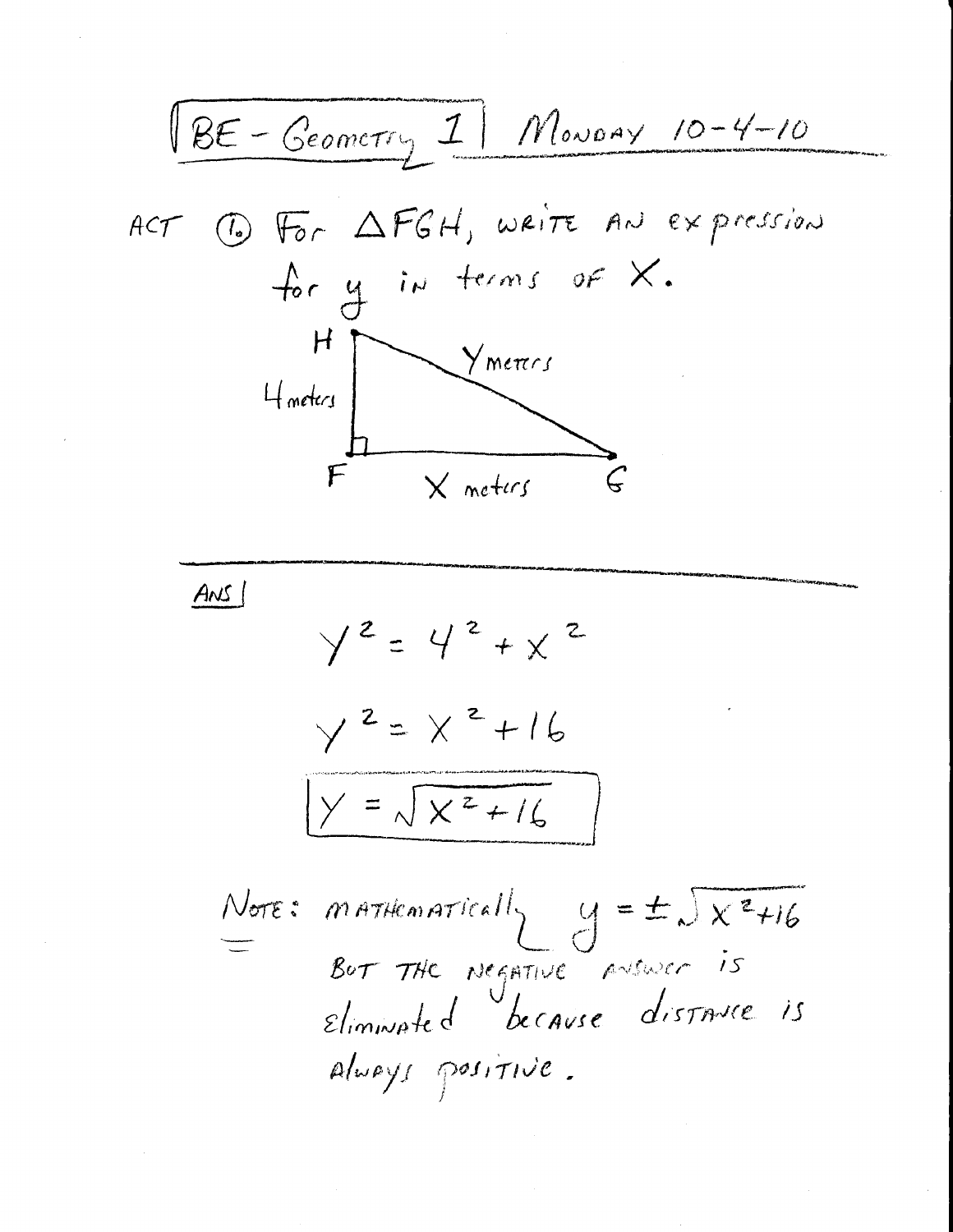Ch. 4-1 Classifying Triangles Vocaburny: See Pg 179 SCALENE  $I$ sosceles  $|\mathcal{EQ}$ UILATERAL NO SIDE CONGIVENT 25IDES =  $3s$ <sub>1</sub> $os \hat{=}$  $2\sqrt{5}$   $\approx$  $345 \cong 60^{\circ}$  $=$  $EQUFANGULAK$  $\begin{array}{ccc} \text{Ex 3} \\ \text{P5179} \end{array}$  Find X and the measure of EACh<br>side of equilateral  $\triangle RST$  $x+9$  $2x$  $3x - 9$ Any 2 sides must Be  $\cong$ or  $x+9=2x$  $X + 9 = 3x - 9$  $x - x$  $9 = x$  $18 = 2x$  $\sqrt{25} = 18$  $G = x$ 

 $\overline{\mathcal{L}}$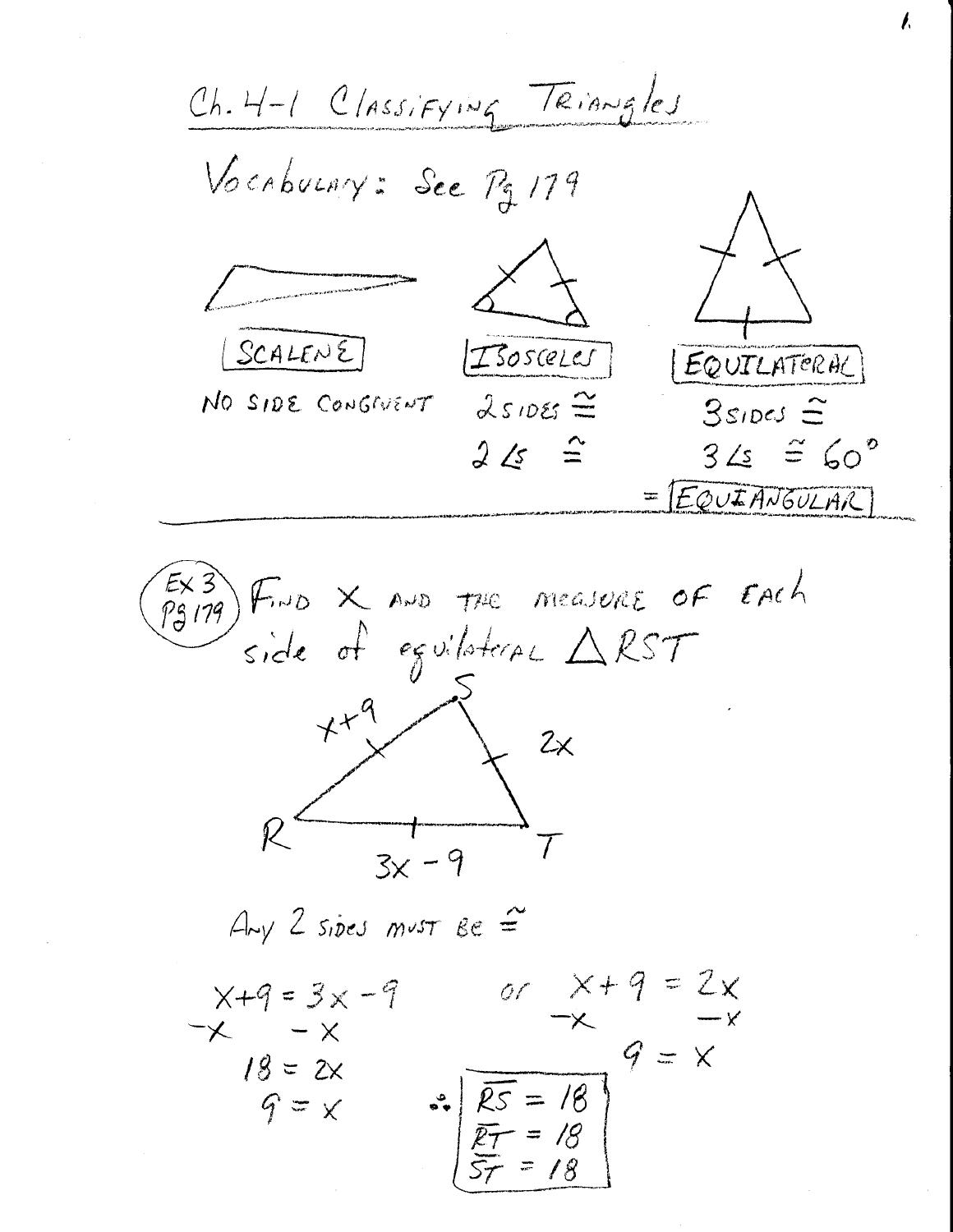Recau: THis is caused the "PACALLEL POSTULATE" You can CONSTRUCT A PARALLEL TO Ady Line THough a point NOT on the line by drawing A line and cogying an Angle:  $\frac{1}{\sqrt{1-\frac{1}{\sqrt{1-\frac{1}{\sqrt{1-\frac{1}{\sqrt{1-\frac{1}{\sqrt{1-\frac{1}{\sqrt{1-\frac{1}{\sqrt{1-\frac{1}{\sqrt{1-\frac{1}{\sqrt{1-\frac{1}{\sqrt{1-\frac{1}{\sqrt{1-\frac{1}{\sqrt{1-\frac{1}{\sqrt{1-\frac{1}{\sqrt{1-\frac{1}{\sqrt{1-\frac{1}{\sqrt{1-\frac{1}{\sqrt{1-\frac{1}{\sqrt{1-\frac{1}{\sqrt{1-\frac{1}{\sqrt{1-\frac{1}{\sqrt{1-\frac{1}{\sqrt{1-\frac{1}{\sqrt{1-\frac{1}{\sqrt{1-\frac{1$ COPY LBAC<br>70 NEW VENTEX  $ATC$  $+ - -$ News// line  $\Rightarrow$ Recall properties of PACALLEL linES CUT by Com.  $\csc$  ARE  $\cong$  $A$  TRANSVERSAL ALT. INT AND EXT LS Are  $=$ CONSECTINT AND EXT & Are Supplementary

 $\mathcal Z$  .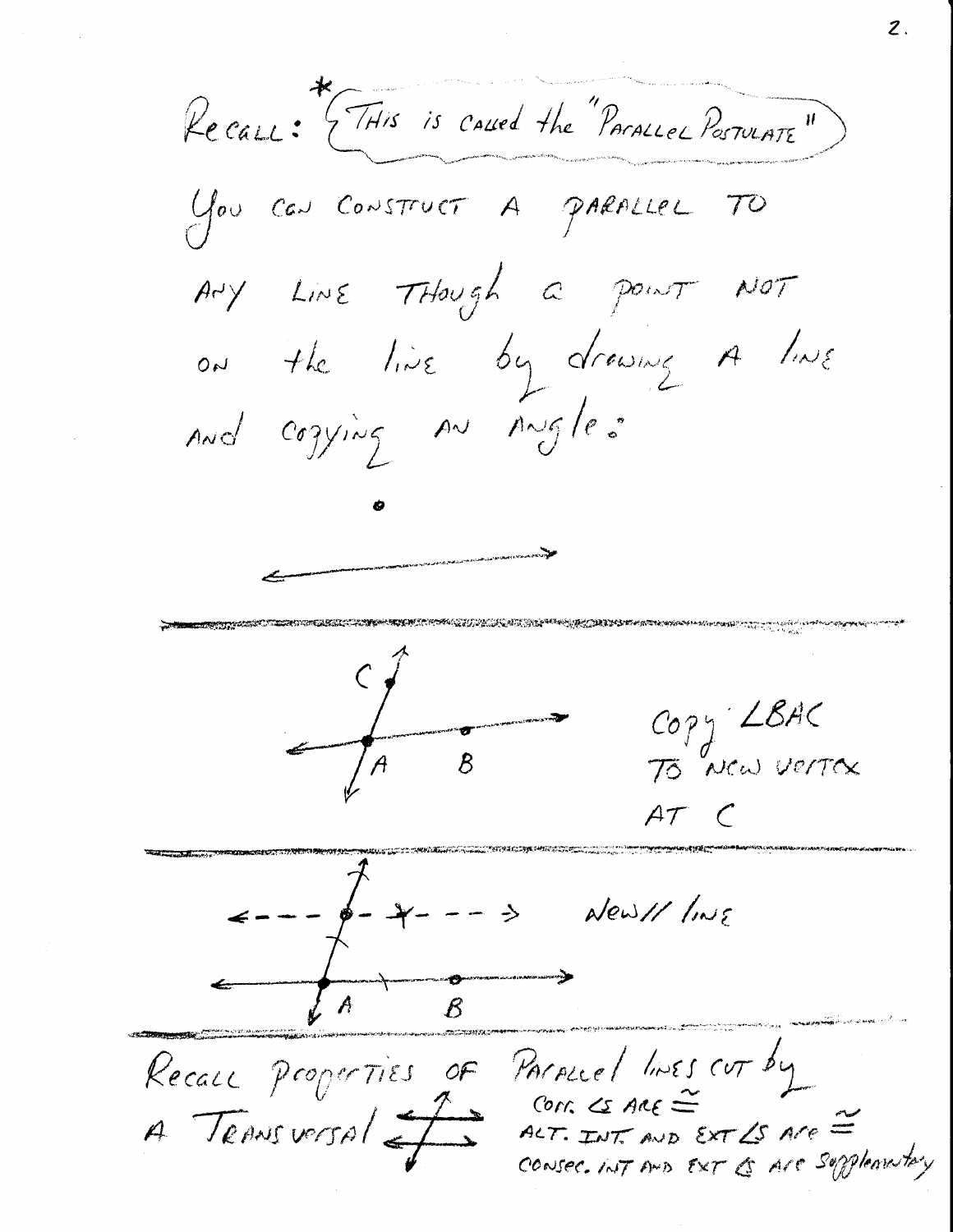Using the information we have Already the sum of the 3 Augles in A  $\Delta$ is Always 180 degrees. [Theorem 4.1] Ch. 4-2 Angles of TriAngles Two Column Proof: Given: STATE WHAT THE STARTING" EX Giveni: Any triangle Prove: STATE WHAT is TO BE proved  $\approx$   $mLA + mLB + mLC = 180^{\circ}$ Statements Reasons 1. Numbered statements 1. THE JUSTIFICATION THAT that lead from each stakment is true. given to final  $proch$  $2.$  $2 - 2$ W FINAL STATEMENT THAT SHOW  $\oslash$   $m\angle A + m\angle B + m\angle C$ that with is To be proved  $= 180^{\circ}$  $1s$  trus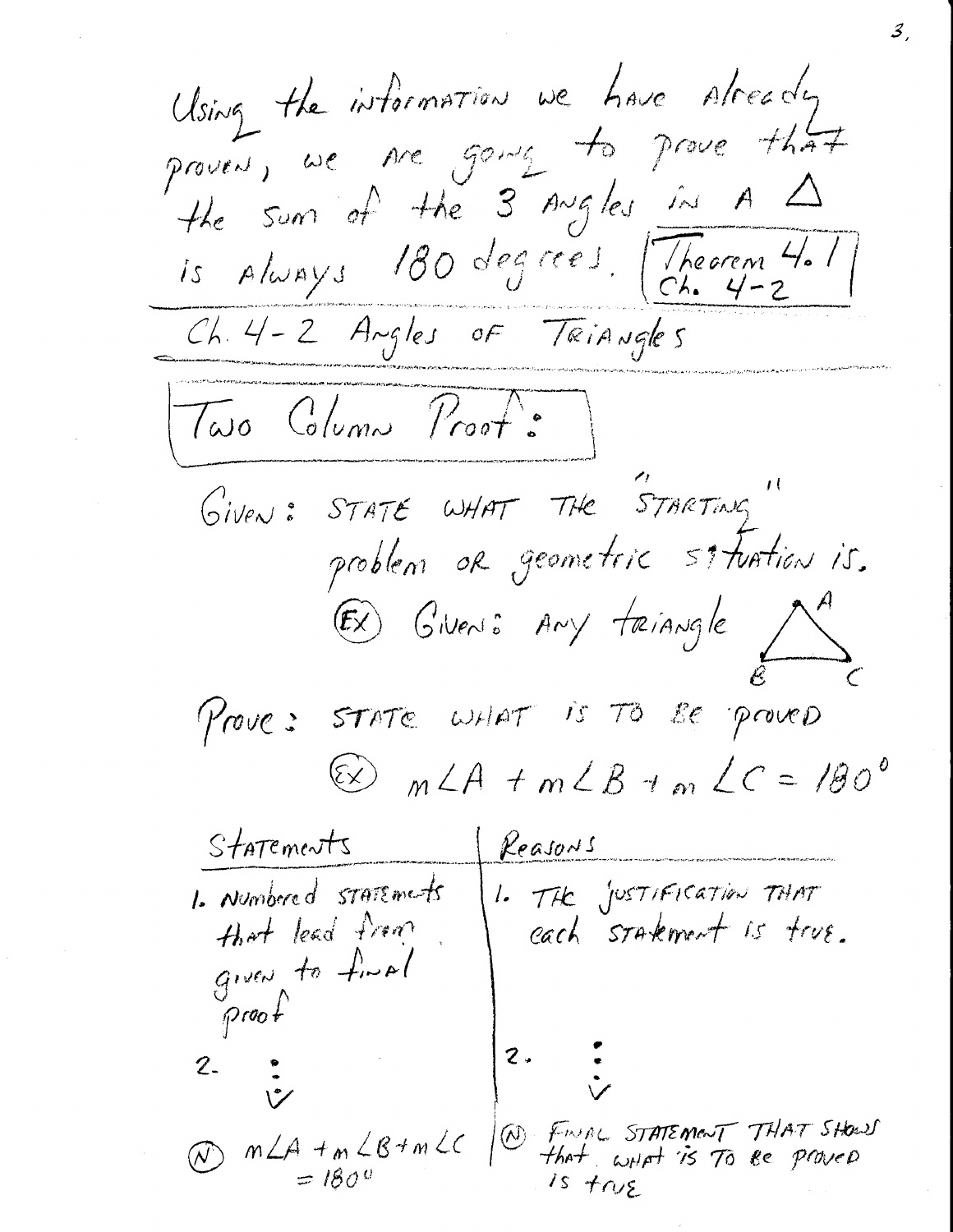Prove: The sum of the  $25$  in  $A = 180^\circ$ GIVEN: Some  $\triangle ABC$  c $\triangle$ R PROVE:  $m\angle A + m\angle B + m\angle C = 180^\circ$  $\tilde{\mathsf{X}}$  $\overline{\mathcal{B}}$  $(D)$   $SNEN$  $\omega$   $\triangle$  ABC 2 CONSTRUCT XY THROUGH A 2 Car Construct parallel TO ANY LINE THEORISH AND PACALLEL to BC POINT NOT ON LINE Of PACALLEL POSTULATS  $\Im mL\times AC$  + $mLCA\times = 180^\circ$  $\circled{3}$  LXAC + LCAY form A INEAR PARK > Supplementary  $9$  ALT. INT.  $\angle$ s  $\cong$  $\circled{y}_{m}\angle$ XAC = m $\angle$ ACB  $B$  ALT INT LS  $\cong$  $G$  m  $C$  ABC = m  $C$  BAY 6 m LCAY = m LBAC + m LBAY @ DEFINITION 12 SUBSTITUTION, QED  $Qm\angle ACB+ m\angle BAC+m\angle ABC$ THE THING  $= 180^{\circ}$  $m\angle XAC + m\angle CAV$  $=$  180<sup>o</sup>  $m\angle ACB$  +  $(m\angle BAC)$  +  $m\angle ABC$ 

 $4.$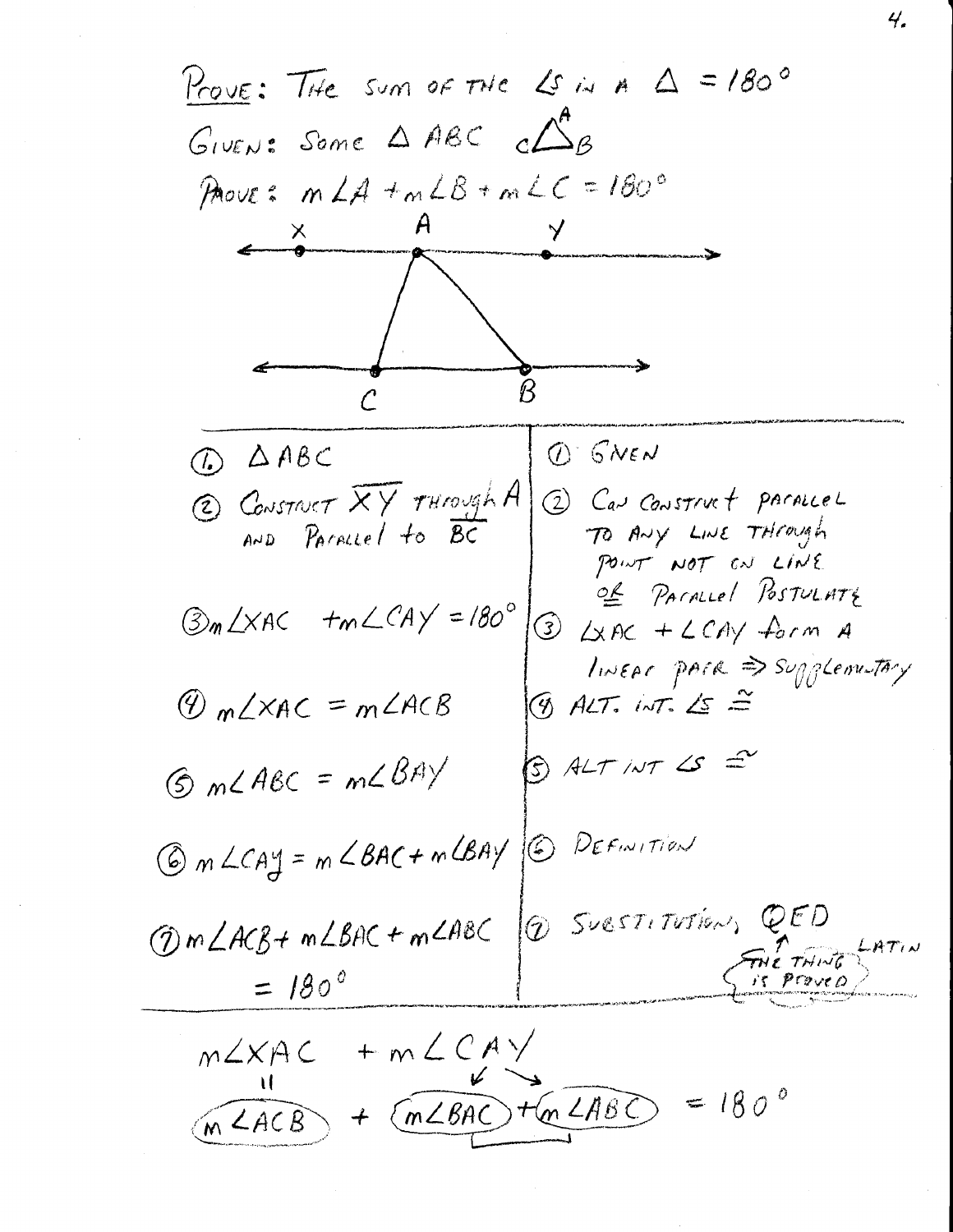If you know 225 in A 1, you can  $find$  the third. EXI FIND THE MISSING Angle measure.  $\overset{\_}{\mathcal{B}}$ 2  $28$  $\overline{z}$ 68 (  $m\angle 1 = 180^{\circ} - (82 + 28)$ =  $180 - 110 = 70^{\circ}$  =  $m \angle 1$  $\therefore$   $mLZ = 70^{\circ}$  Vertical  $\angle$ 5  $\cdot$  m/3 = 180 - (68+70) =  $180 - 138 = 42^{\circ} = m\angle 3$ 

 $5.$